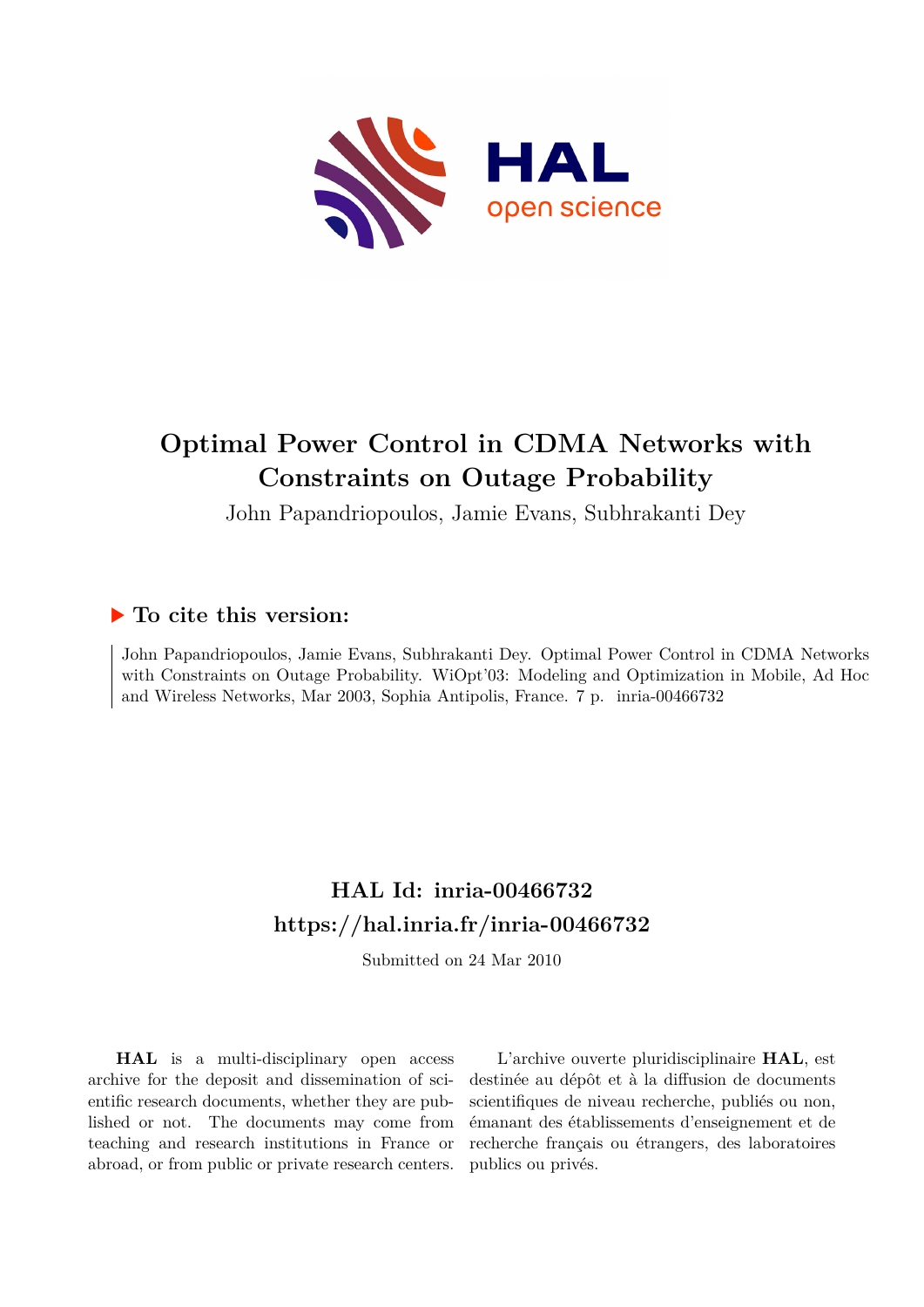# Optimal Power Control in CDMA Networks with Constraints on Outage Probability

John Papandriopoulos, Jamie Evans and Subhrakanti Dey

*Abstract***— This paper proposes a new scheme that couples power control with a minimum outage probability multiuser detector. The resultant iterative algorithm is conceptually simple and finds the minimum sum power of all users with a set of outage probability constraints. Bounds on the outage probability expression are found that extend a previous result that did not include receiver noise. These bounds are used to create a sub-optimal scheme coupling power control and a MMSE multiuser detector. This new problem becomes a variant of an existing problem where outage probability constraints are first mapped to average SIR threshold constraints. Using a recent result that transforms complex SIR expressions into a compact and decoupled form, a non-iterative and computationally inexpensive power control algorithm is developed for large systems of users. Simulation results are presented showing the closeness of the optimal and mapped schemes, speed of convergence and performance comparisons with other standard receivers.**

*Index Terms***— CDMA, Decorrelator, large system analysis, MMSE receiver, multiuser detection, outage probability, power control.**

#### I. INTRODUCTION

Power allocation is an effective way to improve the performance of wireless communication systems. It can mitigate *near-far* effects occurring when a nearby interferer disturbs the reception of a remote user, whose desired signal is attenuated to a greater extent. Careful power allocation can also increase utilization in interference-limited systems such as CDMA, or those multiple access systems employing frequency reuse amongst cells, as in FDMA. Finally, by allocating minimum power across all users, battery life of mobile devices will be extended: users only need to expend sufficient power for acceptable reception as determined by their quality of service (QoS) specifications such as FER, BER or outage probability.

The power allocation problem has been studied extensively as an eigenvalue problem for non-negative matrices [1]–[4], as iterative Power Control Algorithms (PCA) that converge each users' power to the minimum power result [5]–[6], optimization based approaches [7]–[9] and other variations [10]–[12]. A useful framework for uplink cellular power control is given in [13].

Much of this previous work deals with invariant channel models. Any power control scheme that attempts to follow fast fades would need to be highly efficient to be implemented in practice, or incur a power penalty due to intense signal processing and may require frequent communication with its assigned base station.

Of particular interest is the work presented in [8] and [9]. In [8], a scheme whereby the statistics of the received signal to interference ratio (SIR) are used to allocate power, rather than an instantaneous SIR. The allocation decisions can then be made on a much slower time-scale (following log-normal shadowing variations for instance). In [9], an optimization problem is considered using average SIR which yields locally optimal solutions.

In a multiple access system, multiuser detection (MUD) can be used to further enhance the performance of wireless systems by exploiting the structure of the multiple access interference [14]. The optimal MUD is near-far resistant however has exponential complexity with the number of active users. The decorrelating detector, with polynomial complexity, can eliminate multiuser interference entirely at the expense of enhancing receiver noise power [15]. Furthermore, in a CDMA system, the noise enhancement increases as the utilization increases until the detector becomes unusable. Minimum mean squared error (MMSE) detection [16]–[17] is based on the minimization of the expected squared error between a transmitted symbol and the received signal. It is also near-far resistant and reduces to the decorrelating detector as the AWGN power is zeroed. The MMSE receiver is considered a compromise between the matched filter and decorrelator.

A major difficulty in the analysis of a power controlled environment is the coupling of all users through the interference they cause each other. One simplifying case is the decorrelating detector as noted above, however recent work has shown that in a large system, decoupling of the interfering effects is also possible for several other receiver structures including the MMSE receiver [18]. This work will lead to a fully decentralized PCA that requires little computation.

Traditionally, power allocation and multiuser detection were considered separately. Power allocation assumed a fixed receiver structure and multiuser detection assumed fixed user transmitter powers. By jointly optimizing both power and linear receivers, an increase in user capacity in addition to a reduction of power consumption is possible [18]. Recent work [19]–[21] has focused on this problem in order to obtain the benefits of both power allocation and MUD.

The main contributions of this paper are:

- 1) The design of a conceptually simple, iterative algorithm that minimizes the sum power of all users subject to outage constraints. The optimization is performed on choice of user powers and linear multiuser receivers. This problem reduces to that considered in [8] if background noise is neglected and linear receivers fixed.
- 2) A new sub-optimal iterative PCA-MUD where outage constraints are first mapped to average SIR threshold constraints. Such a mapping permits the use of a variant of an

The authors are with the ARC Special Research Centre for Ultra-Broadband Information Networks (CUBIN), Department of Electrical and Electronic Engineering, University of Melbourne, Melbourne VIC 3010, Australia, email:{jpap, jse, s.dey}@ee.mu.oz.au

This work was supported by the Australian Research Council.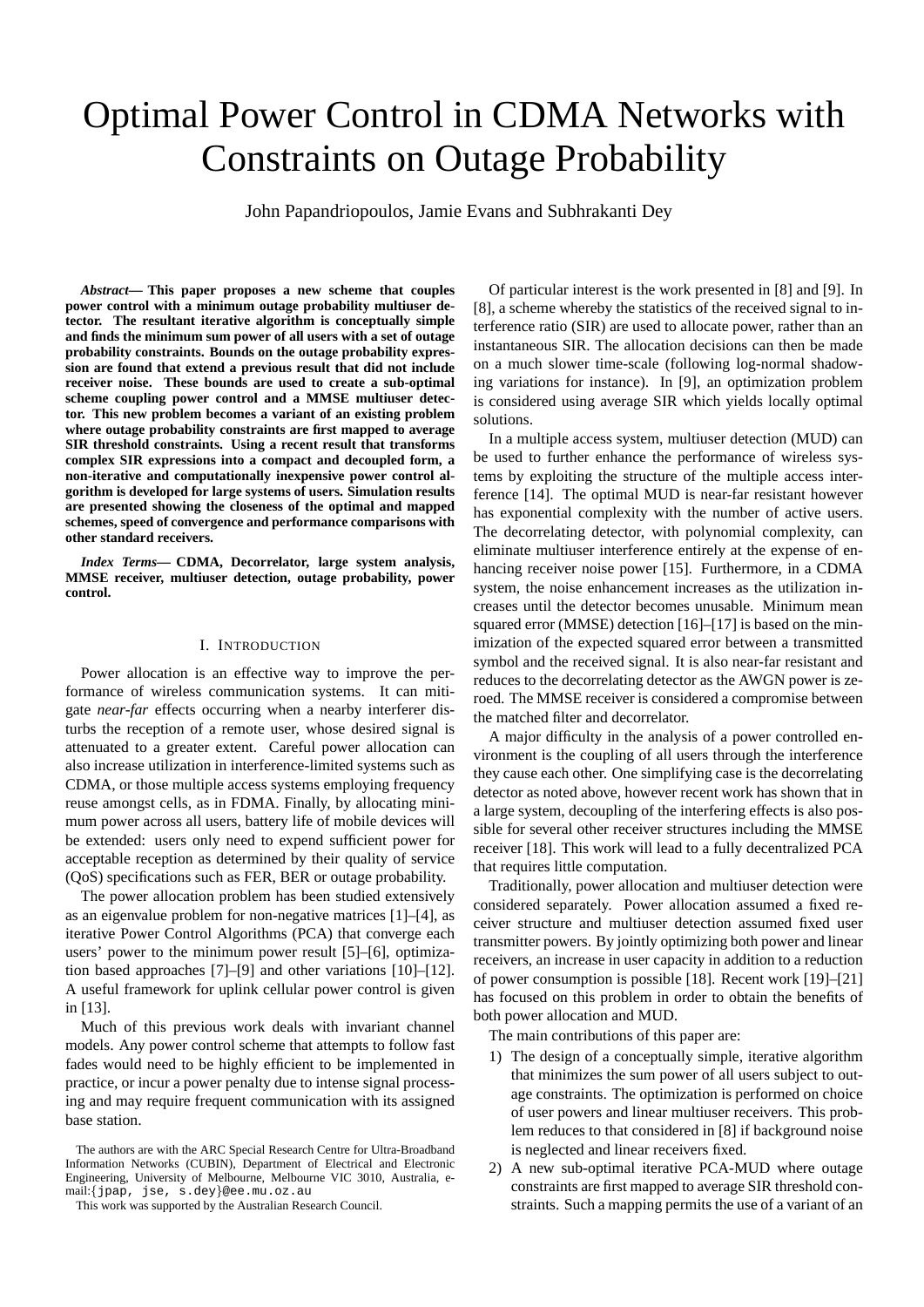existing combined PCA and MMSE MUD given in [19].

3) A decentralized non-iterative PCA-MUD for medium to large systems of users using a recent result that transforms complex expressions for SIR into a compact and decoupled form.

Simulation results are also provided comparing each method with established receivers such as the matched filter and decorrelating receiver.

#### II. SYSTEM MODEL

In this paper, we consider the uplink in a synchronous direct sequence CDMA communications system with  $K$  users and a processing gain of N. We assume a BPSK modulation scheme and a N-dimensional chip matched filter vector for each symbol interval, given by

$$
\mathbf{r}_{i} = \sum_{j=1}^{K} \sqrt{G_{ij} F_{ij} P_{j}} b_{j} \mathbf{s}_{j} + \mathbf{n}
$$
 (1)

where  $G_{ij}F_{ij}P_j$  is the received power power from user j, with transmit power  $P_j$ .  $G_{ij}F_{ij}$  represents the instantaneous channel gain of user  $j$  to the assigned Base Station (BS) of user  $i$ . The data bits  $b_i$  take on values of  $\pm 1$  with equal probability,  $s_i$  is the  $N$ -dimensional spreading sequence of user  $j$ , and n is AWGN with zero mean and covariance  $\sigma^2 I$ . We assume fixed spreading sequences, with elements of  $s_j$  taking values  $\pm 1/\sqrt{N}$ .

Following the conventions of [8], we assume  $G_{ij}$  is the positive *slow-varying* path gain of user j to the assigned Base Station (BS) of user  $i$ , excluding any fading. The analysis that follows holds only over a time scale where factors affecting  $G_{ij}$  do not change significantly. The terms  $F_{ij}$  model fast time-scale Rayleigh fading and are assumed to be unit mean independent exponentially distributed random variables.

Let  $c_i$  denote the receiver filter coefficients for user i at its assigned BS and  $\mathbf{c} = [\mathbf{c}_1, \dots, \mathbf{c}_K]$ . The filter output of user i at its assigned BS is given by

$$
\mathbf{y}_i = \mathbf{c}_i^{\top} \mathbf{r}_i = \sum_{j=1}^K \sqrt{G_{ij} F_{ij} P_j} (\mathbf{c}_i^{\top} \mathbf{s}_j) b_j + \tilde{n}_i \tag{2}
$$

where  $\tilde{n}_i = \mathbf{c}_i^{\top} \mathbf{n}$  is  $N(0, \sigma^2 \mathbf{c}_i^{\top} \mathbf{c}_i)$ .

#### III. OUTAGE PROBABILITY AND CERTAINTY-EQUIVALENT MARGIN WITH NOISE

To simplify notation in this section, we shall drop the receiver filter terms  $(c_i^{\top} s_j)^2$  without a loss of generality (since we can absorb them into the  $G_{ij}$  terms). They will become important in Section IV.

#### *A. SIR and Outage Probability*

The SIR,  $\gamma$ , of the *i*th mobile is given by

$$
\gamma_i = \frac{G_{ii} F_{ii} P_i}{\sum_{j \neq i} G_{ij} F_{ij} P_j + \sigma^2}
$$
(3)

The outage probability of user i, denoted  $O_i$ , is defined as the proportion of time that some SIR threshold  $\gamma_i^{th}$  is not met for sufficient reception at the BS receiver. By careful choice of  $\gamma_i^{th}$ , we can set a QoS for each user.  $O_i$  is given by

$$
O_i = Pr\left(\gamma_i \leq \gamma_i^{th}\right)
$$
  
= 
$$
Pr\left(G_{ii}F_{ii}P_i \leq \gamma_i^{th}\left\{\sum_{j\neq i}G_{ij}F_{ij}P_j + \sigma^2\right\}\right).
$$

The outage probability for the *i*th user is given by (see [8])

$$
O_i = 1 - \exp\left(\frac{-\sigma^2 \gamma_i^{th}}{G_{ii} P_i}\right) \prod_{j \neq i} \frac{1}{1 + \frac{\gamma_i^{th} G_{ij} P_j}{G_{ii} P_i}}.
$$
 (4)

#### *B. Certainty-Equivalent Margin with Noise*

The Certainty-Equivalent Margin (CEM) was defined in [8] without noise. It represents a margin of error for *average* SIR when representing the system by a certainty-equivalent form (with all statistical variation in signal and noise power ignored and replaced with their expected values.)

We will take average SIR (denoted  $\overline{SIR}$ ) to mean the expected value of the  $i^{th}$  mobile received power over the expected value of the interference from the  $K - 1$  other mobiles and background noise. This is also the certainty-equivalent SIR and is given by

$$
\overline{\text{SIR}}_i = \gamma_i^{ce} = \frac{E[G_{ii}F_{ii}P_i]}{E[\sum_{j\neq i} G_{ij}F_{ij}P_j + \sigma^2]} = \frac{G_{ii}P_i}{\sum_{j\neq i} G_{ij}P_j + \sigma^2}.
$$
\n(5)

As with [8], we also define the CEM (with noise, denoted  $CEM^{\sigma}$ ) as the ratio of the certainty-equivalent  $\overline{SIR}$  to the average SIR threshold,

$$
CEM_i^{\sigma} = \frac{\gamma_i^{ce}}{\gamma_i^{th}} = \frac{G_{ii}P_i}{\gamma_i^{th}\left\{\sum_{j\neq i} G_{ij}P_j + \sigma^2\right\}}.
$$
 (6)

#### *C. Relation Between the* CEM<sup>σ</sup> *and Outage Probability*

Using the following result, we briefly sketch the derivation of upper and lower bounds on outage probability in terms of the  $CEM^{\sigma}$ . The full development can be found in [22]. For  $z_1, ..., z_n \geq 0$  it can be shown that the inequalities

$$
1 + k + \sum_{i}^{n} z_i \le e^k \prod_{i}^{n} (1 + z_i) \le e^{k + \sum_{i}^{n} z_i}
$$
 (7)

hold, where  $k$  is some constant.

From (4), we have

$$
O_i = 1 - \frac{1}{\exp\left(\frac{\sigma^2 \gamma_i^{th}}{G_{ii} P_i}\right) \prod_{j \neq i} 1 + \frac{\gamma_i^{th} G_{ij} P_j}{G_{ii} P_i}}
$$

Using the left-hand side inequality in (7), it can be shown that

$$
O_i \geq \frac{1}{1 + CEM_i^{\sigma}}.
$$

It can also be shown that the right-hand side inequality in (7) leads to

$$
O_i \leq 1 - e^{-1/CEM_i^{\sigma}}.
$$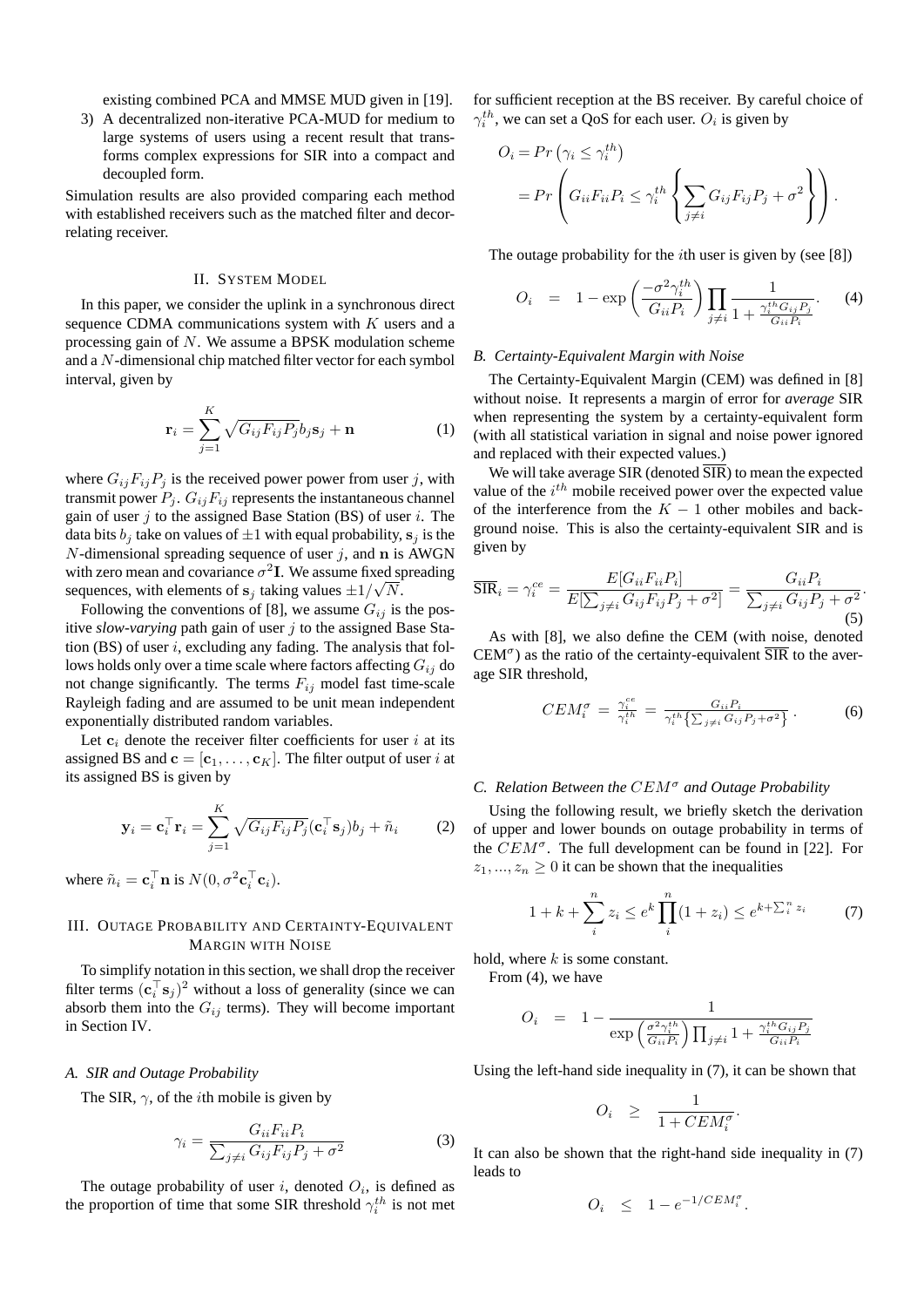The upper and lower bounds on outage are thus,

$$
\frac{1}{1 + CEM_i^{\sigma}} \le O_i \le 1 - e^{-1/CEM_i^{\sigma}}
$$
 (8)

which have the same form and tightness in the region of interest as the noiseless case in [8].

Note that  $CEM_i^{\sigma}$  (or average SIR with a fixed  $\gamma_i^{th}$ ) and outage probability are inversely proportional. As we increase the  $CEM_i^{\sigma}$  (or  $\overline{SIR}$ ), we get a lower outage probability and viceversa.

#### *D. Special Case: Decorrelator*

Recall that for  $K < N$ , the decorrelator nulls out all users other than the one of interest, at the expense of enhanced receiver noise power. The resulting expression for the decorrelator SNR is given by

$$
\gamma_i = \frac{G_{ii} F_{ii} P_i}{\sigma^2 \mathbf{R}_{ii}^{-1}}
$$

where  $\mathbf{R}_{ii}^{-1}$  is the  $(i, i)^{th}$  element of the inverted  $K \times K$  signature sequence cross-correlation matrix R. The corresponding  $CEM_i^{\sigma}$  is given by

$$
CEM_i^{\sigma} = \frac{G_{ii}P_i}{\gamma_i^{th}\sigma^2 \mathbf{R}_{ii}^{-1}}.
$$
\n(9)

By definition, the outage expression is given by

$$
O_i = Pr(\gamma_i \leq \gamma_i^{th})
$$
  
=  $Pr\left(F_{ii} \leq \gamma_i^{th} \frac{\sigma^2 \mathbf{R}_{ii}^{-1}}{G_{ii} P_i}\right)$   
=  $1 - \exp\left(-\gamma_i^{th} \frac{\sigma^2 \mathbf{R}_{ii}^{-1}}{G_{ii} P_i}\right)$ 

or by substituting (9),

$$
O_i = 1 - e^{-1/CEM_i^{\sigma}}.
$$
\n
$$
(10)
$$

#### IV. POWER CONTROL ALGORITHM

#### *A. Problem Definition*

The aim of the PCA is to find the powers,  $P_i$ , and filter coefficients,  $c_i$  for  $i = 1, ..., K$ , such that the total power transmitted by all users is minimized while all outage constraints are met. Formulating this as an optimization problem, we have

$$
\min_{\mathbf{P}, \mathbf{c}} \sum_{i=1}^{K} P_i
$$
\n
$$
\text{s.t. } 1 - e^{\frac{-\sigma^2(\mathbf{c}_i^\top \mathbf{c}_i) \gamma_i^{th}}{G_{ii}(\mathbf{c}_i^\top \mathbf{s}_i)^2 P_i}} \prod_{j \neq i} \frac{1}{1 + \frac{\gamma_i^{th} G_{ij}(\mathbf{c}_i^\top \mathbf{s}_j)^2 P_j}{G_{ii}(\mathbf{c}_i^\top \mathbf{s}_i)^2 P_i}} \le O_i^t,
$$
\n
$$
P_i \ge 0, \ \mathbf{c}_i \in \mathbb{R}^N \qquad i = 1, ..., K
$$

where we used (4) with the receiver filter included and  $O_i^t$  are target outage probability constraints. It can be shown that this problem is equivalent to the following, where the inner optimization has been inserted into the constraint set. See [19] for a similar refinement.

$$
\min_{\mathbf{P}} \sum_{i=1}^{K} P_i
$$
\n
$$
\text{s.t. } \min_{\mathbf{c}_i \in \mathbb{R}^N} \left\{ 1 - e^{\frac{-\sigma^2 (\mathbf{c}_i^\top \mathbf{c}_i) \gamma_i^{th}}{\sigma_{ii} (\mathbf{c}_i^\top \mathbf{s}_i)^2 P_i}} \prod_{j \neq i} \frac{1}{1 + \frac{\gamma_i^{th} G_{ij} (\mathbf{c}_i^\top \mathbf{s}_j)^2 P_j}{G_{ii} (\mathbf{c}_i^\top \mathbf{s}_i)^2 P_i}} \right\} \leq O_i^t,
$$
\n
$$
P_i \geq 0
$$
\n
$$
(11)
$$

#### *B. Optimal Power Control*

In this section we describe an iterative algorithm to solve the optimization problem (11).

Taking the log of the outage constraint from (11) and rearranging yields

$$
\frac{w_i + \frac{\tilde{G}_{ii}P_i}{\gamma_i^{th}}\sum_{j\neq i}\log\left(1 + \frac{\tilde{G}_{ij}P_j}{\frac{\tilde{G}_{ii}P_i}{\gamma_i^{th}}}\right)}{\frac{\tilde{G}_{ii}P_i}{\gamma_i^{th}}} \le \log\left(\frac{1}{1 - O_i^t}\right)
$$

with  $w_i = \sigma^2(\mathbf{c}_i^{\top}\mathbf{c}_i)$ ,  $\tilde{G}_{ij} = G_{ij}(\mathbf{c}_i^{\top}\mathbf{s}_j)^2$ , and finally

$$
P_i \ge \frac{w_i + \hat{G}_{ii} P_i \sum_{j \ne i} \log \left(1 + \frac{\tilde{G}_{ij} P_j}{\tilde{G}_{ii} P_i}\right)}{\hat{G}_{ii} \log \left(\frac{1}{1 - O_i^t}\right)}
$$
(12)

where  $\widehat{G}_{ii} = \frac{\tilde{G}_{ii}}{\gamma_i^{th}}$ .

If we view (12) as representing a set of quasi-interference constraints on the power vector P, we can define a new PCA where each user  $i$  iteratively attempts to compensate for the interference. At convergence, we would like each of the outage constraints to be met.

We define

$$
I_i(\mathbf{P}, \mathbf{c}_i) = \frac{w_i + \widehat{G}_{ii} P_i \sum_{j \neq i} \log \left(1 + \frac{\tilde{G}_{ij} P_j}{\hat{G}_{ii} P_i}\right)}{\widehat{G}_{ii} \log \left(\frac{1}{1 - O_i^t}\right)}
$$
(13)  

$$
T_i(\mathbf{P}) = \min_{\mathbf{c}_i} I_i(\mathbf{P}, \mathbf{c}_i)
$$
(14)

where we let  $I_i(\mathbf{P}, \mathbf{c}_i) = P_i$  be (12) replaced with equality. We shall now refer to  $I_i(\mathbf{P}, \mathbf{c}_i)$  as the *interference function* to maintain consistency with the framework in [13].

Furthermore, we propose the PCA

$$
\mathbf{P}(n+1) = \mathbf{T}(\mathbf{P}(n)) \tag{15}
$$

where  $\mathbf{T}(\mathbf{P}) = [T_1(\mathbf{P}), \dots, T_K(\mathbf{P})]^\top$  and is initialized with powers set to the receiver noise level  $P_i(0) = \sigma^2, \forall i$  and matched filter coefficients  $\mathbf{c}_i(0) = \mathbf{s}_i, \forall i$ .

This PCA is similar in form to that in [19], however we are dealing with outage and average quantities on a slower time scale. In Section IV-C, we will see how a sub-optimal variant of (13)-(15) can be reduced to a PCA that is similar in form to [19].

Since our PCA (15) is of the standard form given by [13], Theorem 1 proposes that (14) is a *standard* interference function and thus the PCA converges to a fixed solution. The proof is based on the three properties of a standard interference function given in [13], repeated below: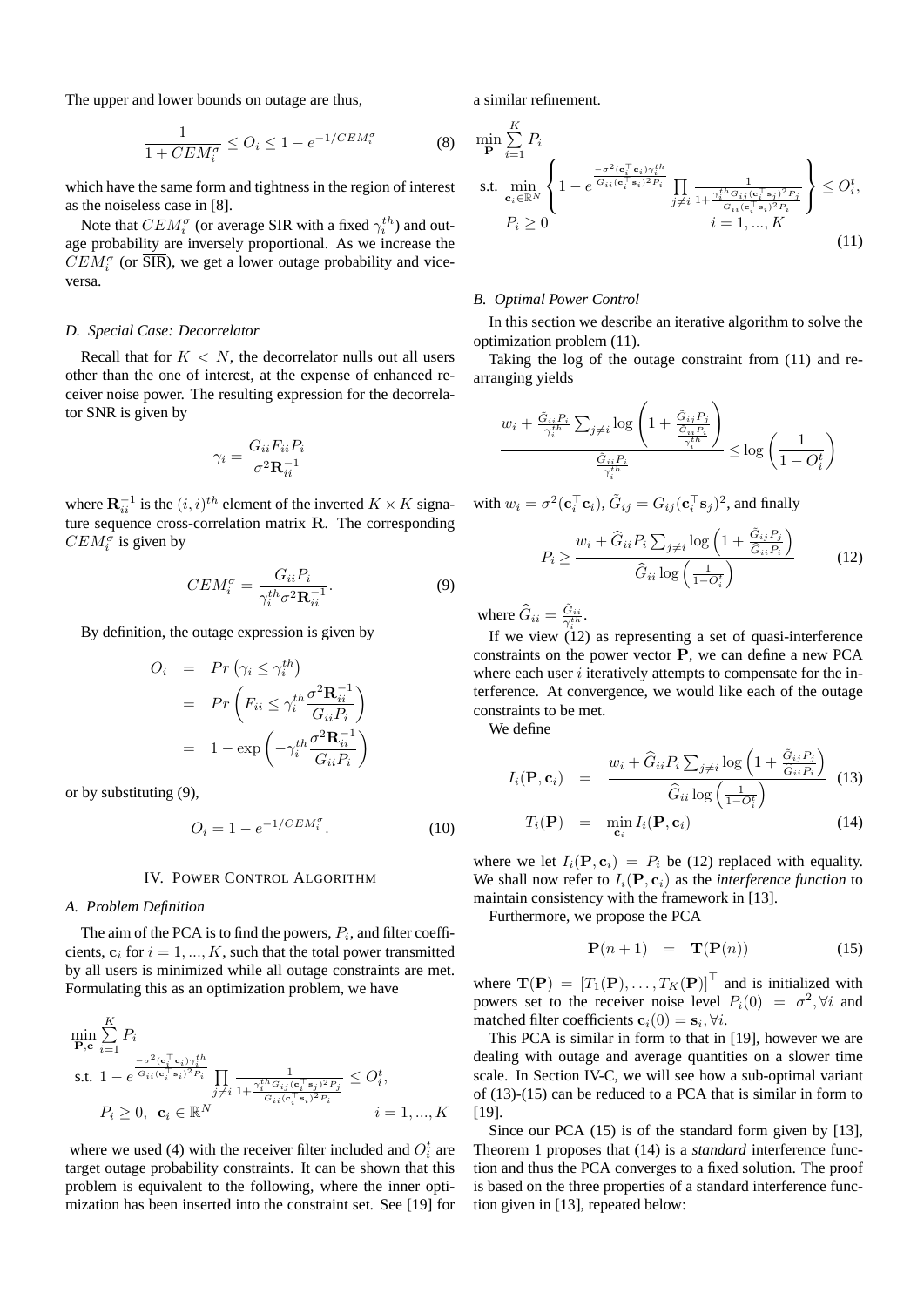*Definition 1:* Interference function I(P) is *standard* if for all  $P > 0$  the following properties are satisfied.

- *Positivity*  $I(P) > 0$ .
- *Monotonicity* If  $P \ge P'$ , then  $I(P) \ge I(P')$ .
- *Scalability* For all  $\alpha > 1$ ,  $\alpha$ **I**(**P**) > **I**( $\alpha$ **P**).

*Theorem 1:*  $T(P)$  is a standard interference function.

The proof of Theorem 1 is given in [22].

Since  $T(P)$  is a standard interference function, the PCA (15) converges to a final solution  $\mathbf{P}^* = \mathbf{T}(\mathbf{P}^*)$ . This solution is the minimum power required to meet the outage constraints (12). The filter coefficients converge to a new type of MUD, the Minimum Outage Probability (MOP) receiver. As such, we shall refer to the PCA (15) as the optimal MOP-PCA.

#### *C. Average SIR and Outage Probability*

To meet our outage probability constraints, we require that  $O_i \n\leq O_i^t$  for all i. Combining this inequality with the upper bound in (8), we can define a new constraint on  $CEM_i^{\sigma}$  that when met, will guarantee that our original outage constraints are also met:

$$
O_i \le 1 - e^{-1/CEM_i^{\sigma}} \le O_i^t \quad i = 1, ..., K. \tag{16}
$$

Rearranging the right-hand inequality of (16) yields,

$$
\frac{1}{CEM_i^{\sigma}} \leq \log\left(\frac{1}{1 - O_i^t}\right)
$$
\n
$$
\gamma_i \geq \frac{\gamma_i^{th}}{\log\left(\frac{1}{1 - O_i^t}\right)} \tag{17}
$$
\n
$$
= \Gamma_i^{th} \tag{18}
$$

where we have used the definition of  $CEM_i^{\sigma}$  from (6) and defined a new quantity,

$$
\Gamma_i^{th} = \frac{\gamma_i^{th}}{\log\left(\frac{1}{1 - O_i^t}\right)}\tag{19}
$$

called the outage-mapped average SIR threshold. We can now define a new problem,

$$
\begin{array}{ll}\n\min \limits_{\mathbf{P}, \mathbf{c}} & \sum_{i=1}^{K} P_i \\
\text{s.t.} & P_i \ge \frac{\Gamma_i^{th}}{G_{ii}} \frac{\sum_{j \ne i} G_{ij}(\mathbf{c}_i^\top \mathbf{s}_j)^2 P_j + \sigma^2(\mathbf{c}_i^\top \mathbf{c}_i)}{(\mathbf{c}_i^\top \mathbf{s}_i)^2} \\
& P_i \ge 0, \ \mathbf{c}_i \in \mathbb{R}^N \qquad i = 1, \dots, K\n\end{array}
$$

where we have rearranged (5) to form a  $\overline{SIR}$  constraint. This problem is mathematically equivalent to the power control problem in [19], however we consider *average* channel gains and the outage-mapped average SIR threshold  $\Gamma_i^{th}$  as parameters.

In a similar fashion to [19], the problem is equivalent to

$$
\begin{array}{ll}\n\min_{\mathbf{P}} & \sum_{i=1}^{K} P_i \\
\text{s.t.} & P_i \ge \frac{\Gamma_i^{th}}{G_{ii}} \min_{\mathbf{c}_i \in \mathbb{R}^N} \frac{\sum_{j \ne i} G_{ij}(\mathbf{c}_i^\top \mathbf{s}_j)^2 P_j + \sigma^2(\mathbf{c}_i^\top \mathbf{c}_i)}{(\mathbf{c}_i^\top \mathbf{s}_i)^2} \\
& P_i \ge 0 & i = 1, \dots, K\n\end{array}
$$

with an associated PCA given by,

$$
\tilde{I}_i(\mathbf{P}, \mathbf{c}_i) = \frac{\Gamma_i^{th} \sum_{j \neq i} G_{ij} (\mathbf{c}_i^{\top} \mathbf{s}_j)^2 P_j + \sigma^2 (\mathbf{c}_i^{\top} \mathbf{c}_i)}{( \mathbf{c}_i^{\top} \mathbf{s}_i)^2}
$$
\n
$$
\tilde{T}_i(\mathbf{P}) = \min_{\mathbf{c}_i} \tilde{I}_i(\mathbf{P}, \mathbf{c}_i)
$$
\n
$$
\mathbf{P}(n+1) = \tilde{\mathbf{T}}(\mathbf{P}(n))
$$
\n(20)

where  $\mathbf{\tilde{T}}(\mathbf{P}) = \left[ \tilde{T}_1(\mathbf{P}), \ldots, \tilde{T}_K(\mathbf{P}) \right]^\top$ . We shall refer to this PCA as the outage-mapped MMSE-PCA.

In [19], it was shown that the MMSE filter coefficients  $c_i$ minimize (20) and so we have the following iterative algorithm for the above problem:

$$
\hat{\mathbf{c}}_i = \left(\mathbf{S}_i \mathbf{D}_i \mathbf{S}_i^\top + \sigma^2 \mathbf{I}\right)^{-1} \mathbf{s}_i \tag{21}
$$
\n
$$
P_i(n+1) = \frac{\Gamma_i^{th}}{2} \frac{\sum_{j \neq i} P_j(n) G_{ij} (\hat{\mathbf{c}}_i^\top \mathbf{s}_j)^2 + \sigma^2 (\hat{\mathbf{c}}_i^\top \hat{\mathbf{c}}_i)}{(\hat{\mathbf{c}}_i^\top \mathbf{s}_j)^2} \tag{22}
$$

 $G_{ii}$  $(\hat{\mathbf{c}}_i^\top \mathbf{s}_i)^2$ where  $S_i = [\mathbf{s}_1, \dots, \mathbf{s}_{i-1}, \mathbf{s}_{i+1}, \dots, \mathbf{s}_K]$ , and  $D_i$  is a  $(K 1) \times (K-1)$  diagonal matrix with entries  $P_1G_{11}, \ldots, P_KG_{KK}$ , omitting  $P_i G_{ii}$ . The filter coefficients estimate  $\hat{\mathbf{c}}_i$  is updated on each iteration. The PCA is initialized with powers set to the noise level and matched filter coefficients. The convergence

proof of this PCA mirrors that in [19]. Since we have used the upper bound on  $O_i$  in the derivation above, the solution is sub-optimal, however we guarantee the outage constraints from the right-hand side of (16). Recall that in the region of interest, the outage bounds are tight, and so we expect that this PCA will result in near-optimal performance as compared to the optimal MOP PCA.

#### V. LARGE SYSTEM ANALYSIS

The linear receiver that achieves the minimal power allocation in the previous problem is the linear MMSE receiver. It does this by minimizing the interference function (20), or equivalently, maximizing the average SIR of user  $i$ . The corresponding maximal  $\overline{SIR}$  for user i is given by

$$
\overline{\text{SIR}}_i = P_i G_{ii} \mathbf{s}_i^\top \left( \mathbf{S}_i \mathbf{D}_i \mathbf{S}_i^\top + \sigma^2 \mathbf{I} \right)^{-1} \mathbf{s}_i, \tag{23}
$$

which we can use to restate the optimization problem of section IV-C as follows:

$$
\min_{\mathbf{P}} \quad \sum_{i=1}^{K} P_i
$$
\n
$$
\text{s.t.} \quad \overline{\text{SIR}}_i \ge \Gamma_i^{th}
$$
\n
$$
P_i \ge 0 \qquad i = 1, ..., K.
$$
\n(24)

The solution to this problem (if it exists) occurs when all users meet their outage-mapped average SIR constraint with equality. This problem is then equivalent to solving

$$
P_i G_i \mathbf{s}_i^\top \left( \mathbf{S}_i \mathbf{D}_i \mathbf{S}_i^\top + \sigma^2 \mathbf{I} \right)^{-1} \mathbf{s}_i = \Gamma_i^{th} \tag{25}
$$

for all  $i = 1, \ldots, K$ .

The Large System Analysis (LSA) in [18] derives a closed form expression that the left-hand side of (25) converges to, in probability, as  $N \to \infty$ ,  $K \to \infty$  and the number of users per degree of freedom,  $\alpha \equiv \frac{K}{N}$ , remains fixed. This SIR, in the limit, is a deterministic quantity for each user  $i$  denoted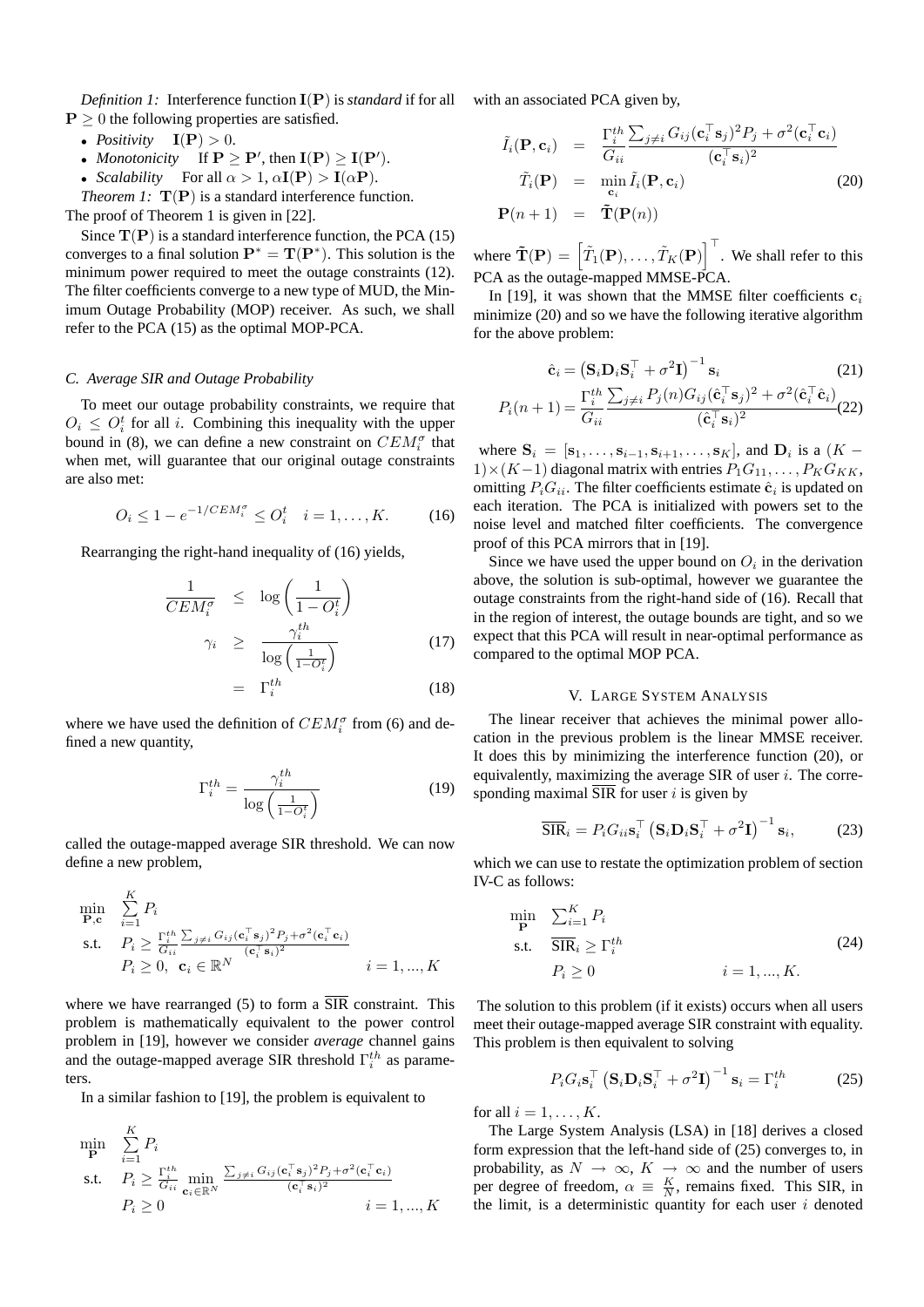$\beta_i^*$ . Somewhat surprisingly, the result enables the uncoupling of each user in the SIR expression above, by representing each user with an *effective interference*.

The result allows us to approximate the average SIR for a given user i, denoted  $\beta_i$ , in a finite sized system with MMSE receivers. The average SIR approximation is given by

$$
\beta_i \approx \frac{P_i G_{ii}}{\sigma^2 + \frac{1}{N} \sum_{j=1}^K I(P_j G_{jj}, P_i G_{ii}, \beta_i)}
$$
(26)

where  $I(P_j G_{jj}, P_i G_{ii}, \beta_i)$  is the effective interference term contributed from the  $j<sup>th</sup>$  user, and is defined as

$$
I(P_j G_{jj}, P_i G_{ii}, \beta_i) \equiv \frac{P_j G_{jj} P_i G_{ii}}{P_i G_{ii} + P_j G_{jj} \beta_i}.
$$
 (27)

Combining (26) and (27) yields

$$
\beta_i \approx \frac{P_i G_{ii}}{\sigma^2 + \frac{1}{N} \sum_{j=1}^K \frac{P_j G_{jj} P_i G_{ii}}{P_i G_{ii} + P_j G_{jj} \beta_i}}.
$$
(28)

For the remaining analysis, we shall assume (28) holds with equality.

Let  $\alpha_i^* = \frac{\beta_i}{P_i G_{ii}}$ . Equation (28) becomes

$$
\alpha_i^* P_i G_{ii} = \frac{P_i G_{ii}}{\sigma^2 + \frac{1}{N} \sum_{j=1}^K \frac{P_j G_{jj}}{1 + P_j G_{jj} \alpha_i^*}}
$$

or

$$
\alpha^* = \frac{1}{\sigma^2 + \frac{1}{N} \sum_{j=1}^K \frac{P_j G_{jj}}{1 + P_j G_{jj} \alpha^*}}
$$
(29)

since  $\alpha_i^*$  does not depend on *i*.

Substituting 
$$
P_j G_j = \frac{\beta_j}{\alpha^*} = \frac{\Gamma_j^{th}}{\alpha^*}
$$
 into (29) gives  
\n
$$
\alpha^* = \frac{1}{\sigma^2 + \frac{1}{N} \sum_{j=1}^K \frac{\frac{\beta_j}{\alpha^*}}{1 + \frac{\beta_j}{\alpha^*} \alpha^*}}
$$
\n
$$
= \frac{1}{\sigma^2 + \frac{1}{\alpha^*} \frac{1}{N} \sum_{j=1}^K \frac{\Gamma_j^{th}}{1 + \Gamma_j^{th}}} \qquad (30)
$$

The non-trivial solution to the fixed point equation (30) is given by

$$
\alpha^* = \frac{\left(1 - \frac{1}{N} \sum_{j=1}^K \frac{\Gamma_j^{th}}{1 + \Gamma_j^{th}}\right)}{\sigma^2} = \frac{\Gamma_i^{th}}{P_i G_{ii}}
$$

where again,  $P_i G_{ii} = \frac{\Gamma_i^{th}}{\alpha^*}$ . Rearranging the left-hand side for  $P_i$  gives the power solution of the  $i^{th}$  user,

$$
P_i = \left(\frac{\Gamma_i^{th}}{G_{ii}}\right) \frac{\sigma^2}{\left(1 - \frac{1}{N} \sum_{j=1}^K \frac{\Gamma_j^{th}}{1 + \Gamma_j^{th}}\right)}
$$
(31)

where we have the necessary and sufficient condition

$$
\frac{1}{N} \sum_{j=1}^{K} \frac{\Gamma_j^{th}}{1 + \Gamma_j^{th}} < 1 \tag{32}
$$

for a solution to exist.

The expression (31) allows for a totally decentralized and non-iterative PCA since we have a closed form expression that only requires the gain of the user of interest and the outagemapped  $\overline{SIR}$  thresholds for all users – all these parameters are known (or can be measured) at the base station receiver.

We shall refer to this PCA as the LSA-PCA.

#### VI. SIMULATION RESULTS

Our simulations consider a single circular CDMA cell with radius 1km. We assume uniform location of users within the cell who are subject to distance dependent loss (loss exponent 4) and log-normal (zero mean, 8dB variance) shadowing. Unless otherwise stated, a processing gain of 32 was chosen, corresponding to a chip rate of 1.2288Mcps and an encoder input rate of 38.4kbps under the cdma2000 specification [23]. Furthermore, an AWGN noise power equal  $\sigma^2 = 10^{-13}$  was chosen corresponding to approximately a 1MHz bandwidth.

We define three user classes, each having outage probability and SIR threshold pairs as  $\{(5\%, 10dB), (10\%, 8dB), (20\%,$ 6dB)}. We assign 25% of users to the first class, 50% to the second and the remaining to the third.

In all simulations that follow, user signature sequences are √ chosen randomly with elements of  $s_j$  taking values  $\pm 1/\sqrt{N}$ with equal probability. Initial filter coefficients are set to the matched filter and initial user powers are set to the receiver noise power  $\sigma^2 = 10^{-13}$  where appropriate.

#### *A. Optimal MOP and Outage-Mapped MMSE PCAs*

In this section, we compare the optimal MOP-PCA with the outage-mapped MMSE-PCA.

For  $K = 4, 8, 16, 32$  users, Fig. 1 shows in log scale the sum power of all users as a function of the iteration step. The optimal MOP-PCA and MMSE-PCA are almost indistinguishable, verifying earlier claims on the tightness of the outage probability bounds.

Figure 2 considers a system of 32 users. It shows the convergence of the outage probabilities for each user as a function of the iteration step. We clearly see the three outage probability classes (5%, 10% and 20%) at convergence.

#### *B. MMSE, Matched Filter and Decorrelator PCAs*

In this section we compare three standard receivers with outage constraints under power control: the matched filter (MF), decorrelator (DC) and MMSE receivers. Each receiver has an associated outage constraint mapped to an average SIR constraint using (19). We consider 1,000 independent simulation runs for each receiver type. Signature sequences are chosen independently between runs, however sequences are common across simulations for each receiver type and specific value of K.

For  $K = 2, 3, 4, 16, 32$  users, Fig. 3 shows the total power allocation, averaged over each simulation run. Simulations where the solution was not feasible are excluded from this figure – the reason for the MF-PCA plot stopping at  $K = 4$ .

To appreciate the relative difficulty of obtaining a feasible solution, Fig. 4 shows the percentage of users that met their outage constraints, averaged over all simulation runs.

Note the reduction in total power for the MF-PCA as  $K$  was increased from three to four users. This can be attributed to the low number of feasible solutions (0.425%) in the scenario for  $K = 4$ : only those users with "good" signature sequences could attain a feasabile solution. In the scenario where  $K = 3$ , there is less competition amongst users (as each has a higher degree of freedom) and a greater number of less-efficient signature sequence combinations were possible, in the sense that more feasible solutions were possible at the expense of a higher total power on average.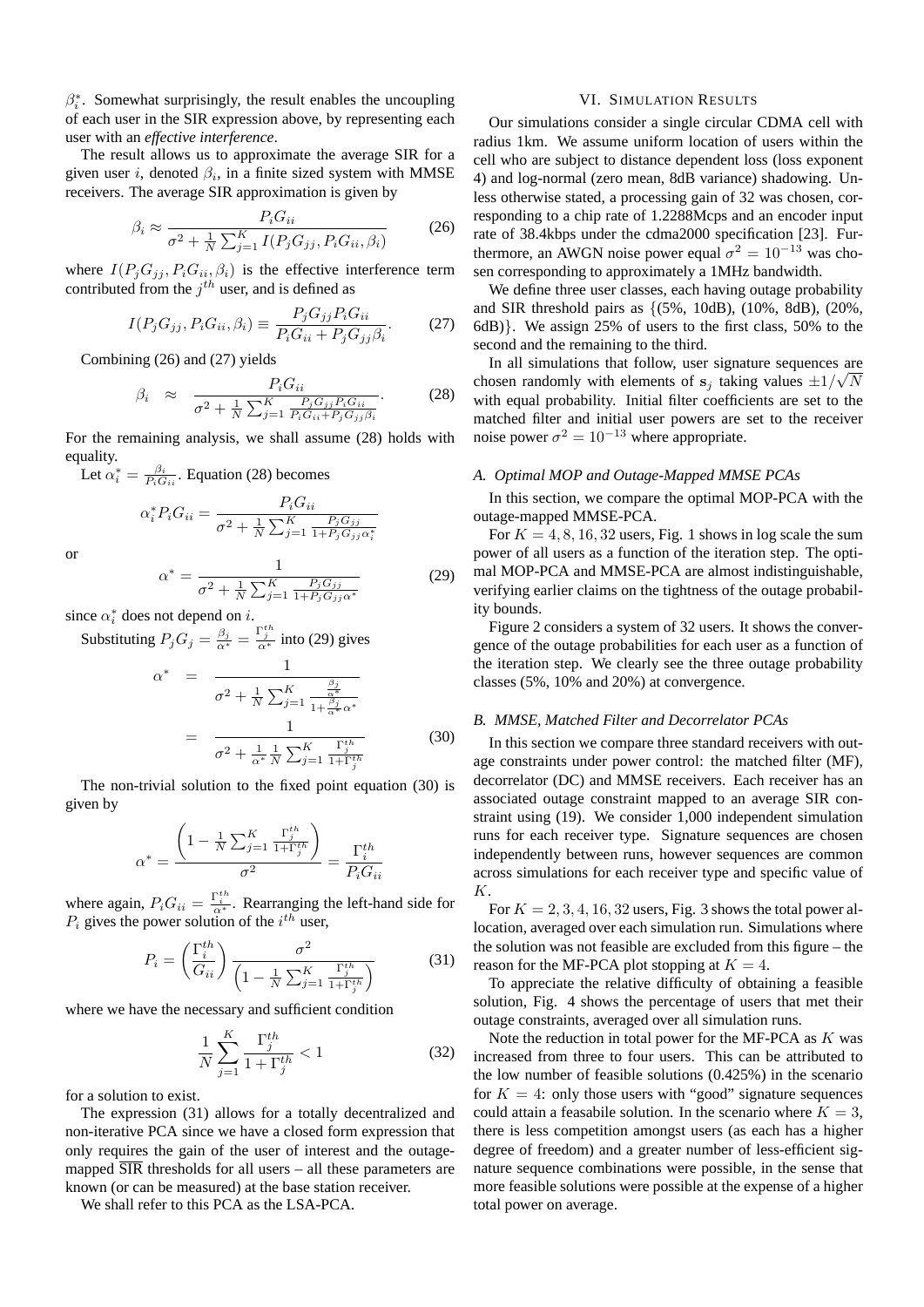#### *C. Large Systems*

We now consider the large system results for  $K$ 16, 32, 64, 128, 256, 512 users and compare the LSA-PCA with the MMSE-PCA.

A fixed  $\alpha = 0.75$  was chosen, with other parameters as above. Figure 5 shows in log scale the sum power of all users for each simulation scenario. As the system size is scaled upwards, the LSA-PCA accuracy improves significantly until it becomes indistinguishable from the MMSE-PCA. For mediumsized systems, the approximate result gives excellent performance considering the reduced complexity and decentralized nature of the result.

Figure 6 shows the percentage of users in each simulation scenario that did not meet their outage constraints, using the LSA-PCA. Similar statistics are not shown for the MMSE-PCA, as all users in all scenarios met their outage constraints with equality. Since the closeness of the LSA- and MMSE-PCAs was noted above, a plot is also shown to quantify the average deviation between the outage probability specification and simulated outage probability, for each user not meeting their outage target. For all scenarios, this deviation is small, ranging from 3% to under 1% and improves as the size of the system is scaled upwards. This statistic is important as it validates the LSA method, even for smaller sized systems.

#### VII. CONCLUSION

This paper introduced a new power control problem that aims to jointly optimize user powers and linear receiver filters according to outage specifications. An iterative algorithm to solve this problem was developed and convergence proved. A bound on the outage probability enabled a mapping to take place between outage and an average SIR threshold. From this, a suboptimal PCA-MUD was developed that utilized the well known MMSE receiver. The approximation to the optimal solution was found to be exceptionally close in the  $CEM^{\sigma}$  region of interest.

Large system approximations were used to decouple complex SIR expressions when the number of users and degrees of freedom approach infinity, with a fixed ratio between the two. This approximation enabled a closed form solution to an outage-mapped, joint power control and MMSE MUD optimization problem. In a finite-sized system, the approximate solution was found to be close to the MMSE-PCA solution, giving excellent results for medium to large finite-sized systems.

#### **REFERENCES**

- [1] J. M. Aein, "Power balancing in system employing frequency reuse," *COMSAT Technical Review*, vol. 3, no. 2, pp. 277–300, 1973.
- [2] R. W. Nettleton and H. Alavi, "Power control for a spread spectrum radio system," in *IEEE Vehicular Technology Conference*, pp. 242–246, 1983.
- [3] J. Zander, "Performance of optimum transmitter power control in cellular radio systems," *IEEE Transactions of Vehicular Technology*, vol. 41, pp. 57–62, Feb. 1992.
- [4] S. A. Grandhi, R. Vijayan, D. J. Goodman, and J. Zander, "Centralized power control in cellular radio systems," *IEEE Transactions of Vehicular Technology*, vol. 42, pp. 466–468, Nov. 1993.
- [5] G. J. Foschini and Z. Miljanic, "A simple distributed autonomous power control algorithm and its convergence," *IEEE Transactions of Vehicular Technology*, pp. 541–646, 1993.
- [6] S. V. Hanly, "An algorithm of combined cell-site selection and power control to maximize cellular spread spectrum capacity," *IEEE Journal on Selected Areas in Communications*, vol. 13, pp. 1332–1340, Sept. 1995.
- [7] D. Julian, M. Chiang, and D. O'Neill, "Robust and QoS constrained optimization of power control in wireless cellular networks," in *Vehicular Technology Conference, Atlantic City, NJ, USA*, vol. 3, pp. 1932–1936, 2001.
- [8] S. Kandukuri and S. Boyd, "Optimal power control in interferencelimited fading wireless channels with outage-probability specifications," *IEEE Transactions on Wireless Communications*, vol. 1, no. 1, pp. 46–55, 2002.
- [9] N. Bui and S. Dey, "Optimal power control in CDMA over markov fading channels," in *Proc. IEEE International Symposium on Information Theory*, (Lausanne, Switzerland), p. 79, July 2002.
- [10] R. D. Yates and C. Y. Huang, "Integrated power control and base station assignment," *IEEE Transactions of Vehicular Technology*, vol. 44, no. 3, pp. 638–644, 1995.
- [11] S. Grandhi, J. Zander, and R. Yates, "Constrained power control," *International Journal of Wireless Personal Communications*, vol. 1, no. 4, 1995.
- [12] S. Ulukus and R. D. Yates, "Stochastic power control for cellular radio systems," *IEEE Transactions on Communications*, vol. 46, pp. 784–798, June 1998.
- [13] R. D. Yates, "A framework for uplink power control in cellular radio systems," *IEEE Journal on Selected Areas in Communications*, vol. 13, no. 7, pp. 1341–1347, 1995.
- [14] S. Verdú, *Multiuser detection*. Cambridge, New York, USA: Cambridge University Press, 1998.
- [15] S. Verdú, "Minimum probability of error for asynchronous gaussian multiple-access channels," *IEEE Transactions of Information Theory*, vol. 32, pp. 85–96, Jan. 1986.
- [16] U. Madhow and M. L. Honig, "Minimum mean squared error interference suppression for direct-sequence spread-spectrum code-division multipleaccess," in *1st International Conference on Universal Personal Communications*, (Dallas, TX, USA), pp. 10.04/1–10.04/5, Sept. 1992.
- [17] U. Madhow and M. L. Honig, "MMSE interference suppression for direct-sequence spread-spectrum CDMA," *IEEE Transactions on Communications*, vol. 42, no. 12, pp. 3178–3188, 1994.
- [18] D. N. C. Tse and S. V. Hanly, "Linear multiuser receivers: Effective interference, effective bandwidth and user capacity," *IEEE Transactions of Information Theory*, vol. 45, pp. 641–657, Mar. 1999.
- [19] S. Ulukus and R. D. Yates, "Adaptive power control and MMSE interference suppression," *Wireless Networks, Special Issue on Multiuser Detection in Wireless Communications*, vol. 4, no. 6, pp. 489–496, 1997.
- [20] A. F. Almutairi, S. L. Miller, H. A. Latchman, and T. F. Wong, "Power control algorithm for MMSE receiver based CDMA systems," *IEEE Communications Letters*, vol. 4, no. 11, pp. 346–348, 2000.
- [21] A. Yener, R. D. Yates, and S. Ulukus, "Interference management for CDMA systems through power control, multiuser detection, and beamforming," *IEEE Transactions on Communications*, vol. 49, pp. 1227– 1239, July 2001.
- [22] J. Papandriopoulos, J. Evans, and S. Dey, "Iterative power control and multiuser detection with outage probability constraints," in *Proc. IEEE International Conference on Communications*, (Anchorage, Alaska, USA), May 2003, to appear.
- [23] "Working document towards submission of RTT candidate to ITU-R. IMT-2000 process 'the cdma2000 RTT candidate submission'," ITU-R Draft Document TR45.5, June 1998.